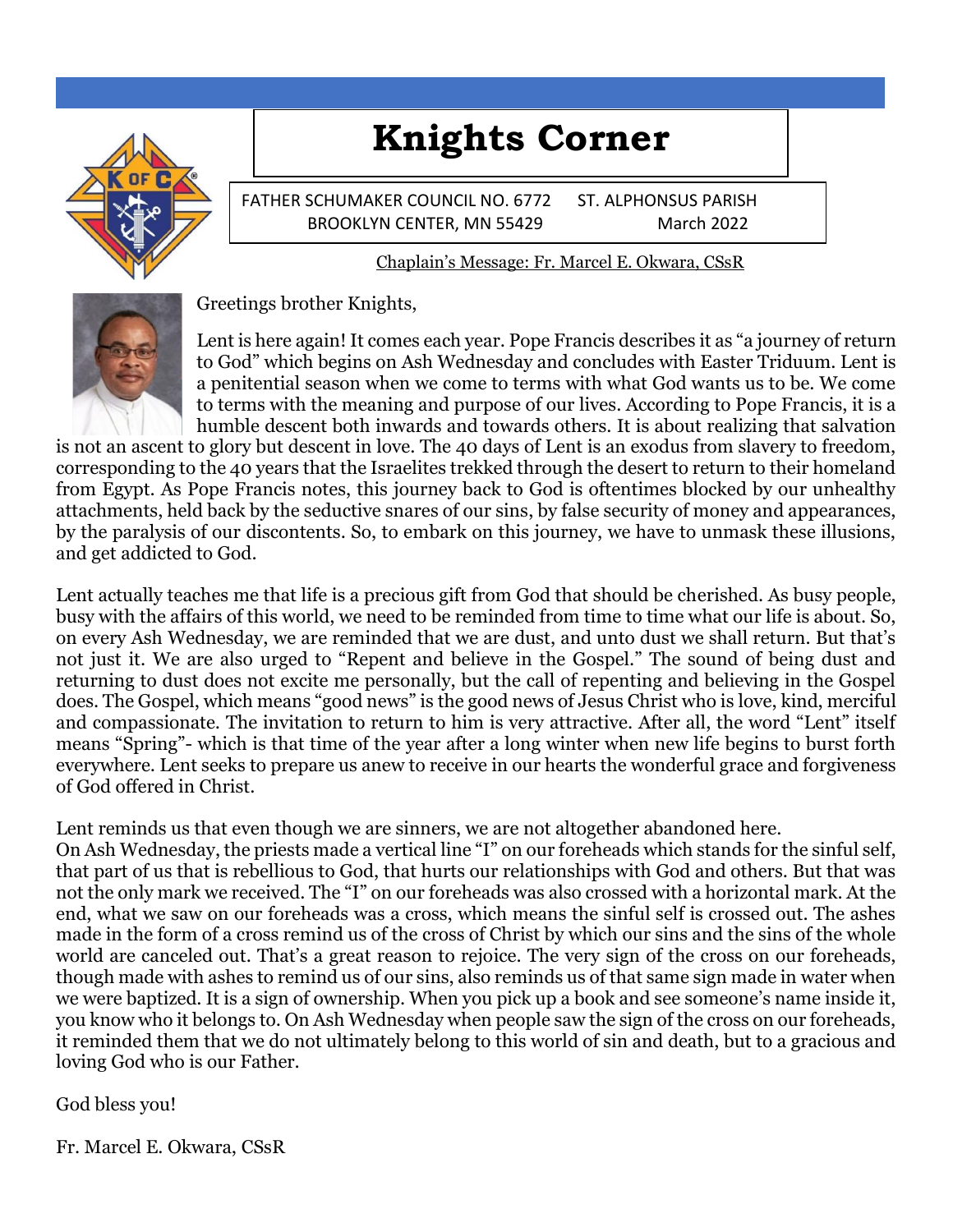## **George Morris, Grand Knight Council #6772**

**Pictures from our February Pancake Breakfast Thanks to all who helped raise money for Crescent Cove.**







**Council# 6772 members**: Our council's Knights of Columbus insurance agent Ben Djondo is in the Minnesota National Guard and is being deployed. FOR QUESTIONS ON LIFE INSURANCE, ANNUITIES AND LONG-TERM CARE please contact Lloyd Cybart, FICF, LUTCF, General Agent for the Twin Cities. (office) 952-686-7720; (fax) 952-388-0851; website: [www.twincitieskofc.org](http://www.twincitieskofc.org/)

**Knights of Columbus hats**



A drawing will be held at upcoming membership meetings for a chance to win a Knights of Columbus hat.

- $\triangleright$  Member must be present at the meeting for a chance to win
- $\triangleright$  Only one hat per member
- ➢ Drawings will be held on the following dates: (all meetings start at 7pm)
	- o Thursday, March 3, 2022 Thursday, April 7, 2022
	- o Thursday, May 5, 2022 Thursday, June 7, 2022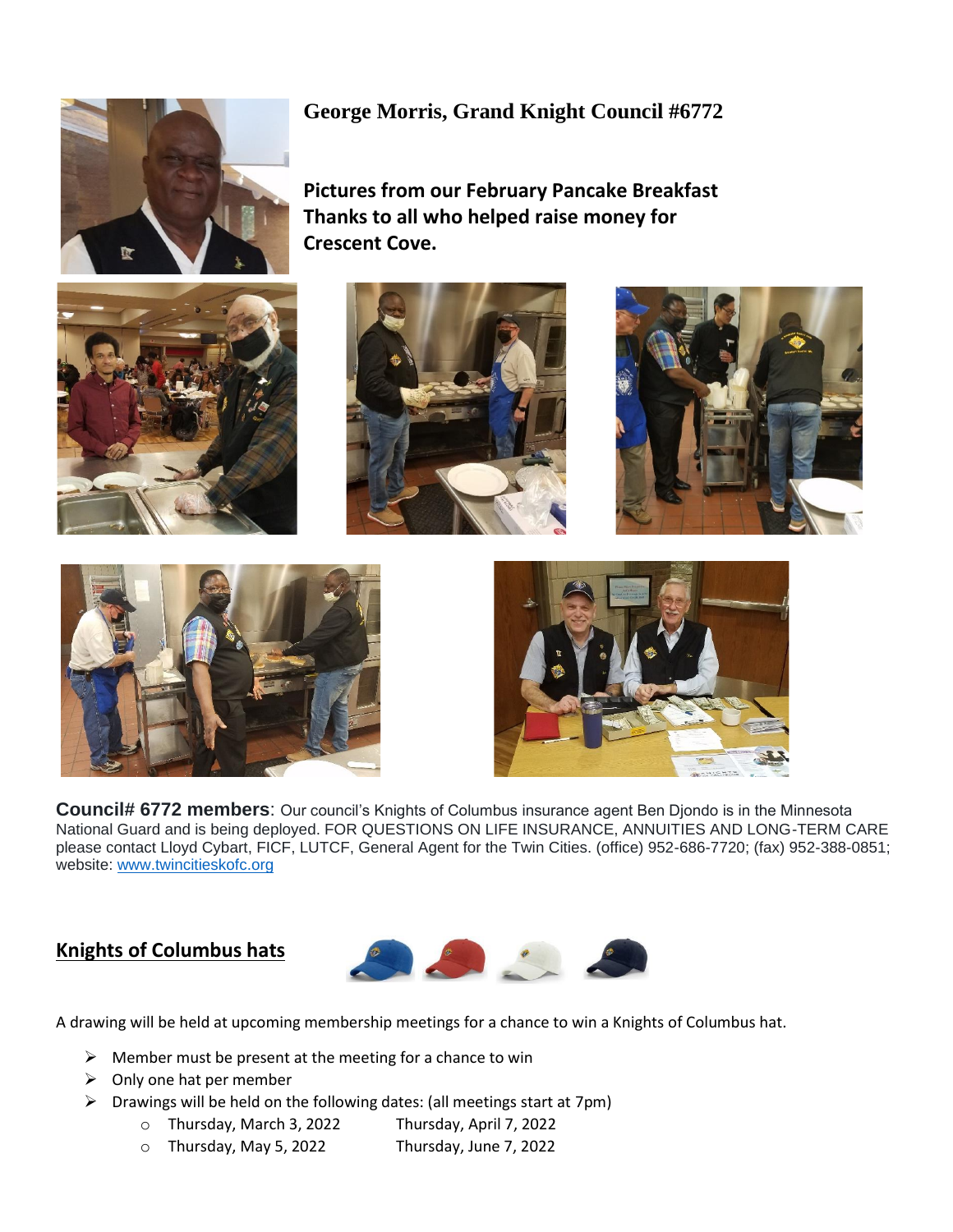

## **Council #6772 Activities**

**Tootsie Roll Weekend** – Please save the dates Friday/Saturday/Sunday -April 29-30 and May 1<sup>st</sup> to hand out tootsie rolls to raise money for individuals with intellectual disabilities. As of today, we have 4 stores committed: Cub Foods – Brooklyn Center; Cub Foods – Brooklyn Park; Dragon Star – Brooklyn Park and Festival Foods – Brooklyn Park. Volunteer shifts are 2 hours. We will be needing around 60 volunteers to cover all shifts. All money raised is donated. Thank you for helping!

**Membership Dues** – the second dues notice has been mailed. If you have not paid you dues yet, please do as it saves our council money. If you cannot pay membership dues because of health or financial issues, please call our financial secretary, John Vella, at (612) 396-2325. We want you to remain a KC member.

**YOU ARE INVITED TO APRIL 7TH COUNCIL MEMBERSHIP MEETING** – early starting time is 6:30pm in C.Ss.R. Hall as Jennifer Brady from Holy Family Catholic Adoption Agency will present as short talk on Catholic adoption. **ADOPTION IS THE GREATEST ACT OF LOVE! Families are invited to attend.**

4<sup>TH</sup> Degree Exemplification - The 85<sup>th</sup> Spring Exemplification of the Fourth Degree is being held on Saturday April 30, 2022 at Breeze Point Resort in Brainerd MN. Candidates need to complete Form 4 application and pay the registration fee of \$70 by March 31<sup>st</sup>. Call Paul Althoff for more information at cell 763-228-4856 or email at [althoff9170@msn.com](mailto:althoff9170@msn.com)

**"We Need Each Other" Men's Retreat – Saturday April 2nd** – Our day starts with an 8:00AM mass in church. After mass we move to the school gymnasium for a free continental breakfast and lunch at 12:00 noon. Our retreat is centered on **Pope Francis's "FRATELLI TUTTI"** encyclical letter on fraternity and social fraternity. Men of the parish are invited to retreat. Our council is underwriting all retreat costs. More retreat information coming in St. Al's Church bulletin.

### **Important Council dates-**

- March 2 Ash Wednesday
- March 3 Council membership meeting @ 7pm in CSSR Hall
- March 17 Council planning meeting @ 7pm in **COVID-10** CSSR Hall There will be green cookies

- Monday, March 21st **Blood Drive at St. Al's** (1:00PM 6:00Pm) in C.Ss.R. Hall. Questions or to make appointment please call Ken Bueckers at (763 560-2639). Walk-ins are welcomed. Give the gift of Life!
- March 25 The Annunciation of The Lord
- April 2 Men's Retreat at School Gym
- April 7 Council membership meeting
- April 29, 30 looking for a couple of ladies to help with hospitality for the Tootsie Roll Drive in the parish ministry center. Call Jean Stalberger 763-424-8774